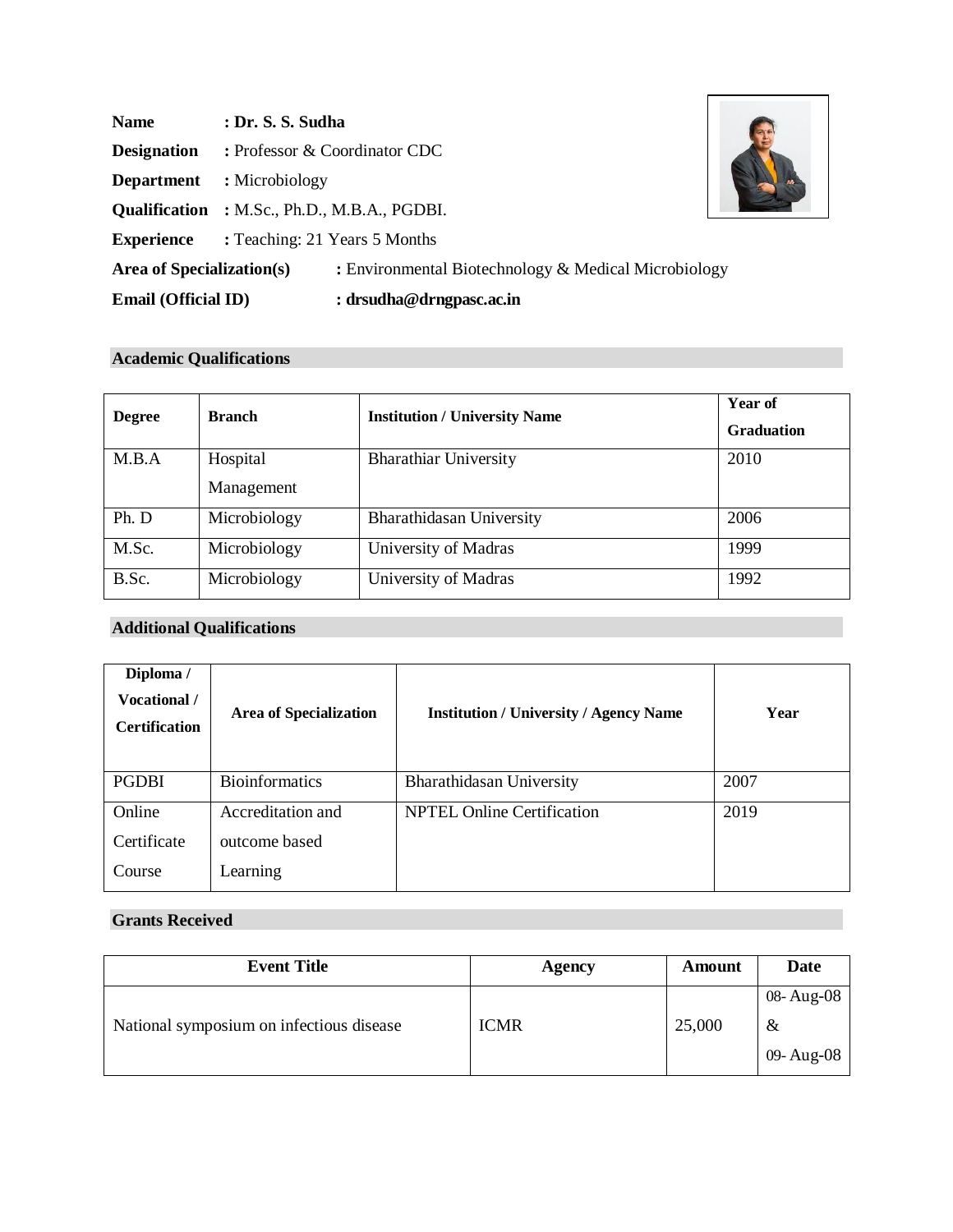| National symposium on antimicrobial resistant                    |                    |               | 09-Sep-09     |
|------------------------------------------------------------------|--------------------|---------------|---------------|
| and drug discovery.                                              | ICMR, CSIR         | 75,000/-      | $\&$          |
|                                                                  |                    |               | $10-Sep-09$   |
|                                                                  |                    |               | 04-Aug-10     |
| Communicable disease and its control measures                    | ICMR,CSIR, DRDO    | $90,000/$ -   | $\&$          |
|                                                                  |                    |               | $05 - Aug-10$ |
| Pasteur Symposium on Biopharmaceuticals – their                  |                    | $25,000/$ -   | 04-Aug-11     |
| Applications in disease prevention and health                    | ICMR, CSIR, DRDO & | $35,000/-$    | $\&$          |
|                                                                  | <b>DST</b>         | $30,000/-$    |               |
| promotion                                                        |                    | $30,000/-$    | 05-Aug-11     |
| International symposium on harnessing microbes                   |                    | $25,000/$ -,  | 07-Aug-12     |
|                                                                  | ICMR,DBT           | $30,000/-$    | $\&$          |
| for human welfare                                                |                    | $1,00,000/$ - | 08-Aug-12     |
| Pasteur Symposium on Momentous microbes from<br>menace to marvel | <b>DBT</b>         | $25,000/-$    | 20-Aug-14     |
|                                                                  |                    |               |               |
|                                                                  |                    |               | $09-Sep-16$   |
| Transitional and Translational scenarios in                      | ICMR, DBT          | $40,000/$ -,  | $\&$          |
| biological sciences. (3Is)                                       |                    | $50,000/-$    | 10-Sep-16     |

# **Projects**

# **Completed**

| <b>Project Title</b>                 | <b>Agency</b>               | Amount         | <b>Duration</b> |
|--------------------------------------|-----------------------------|----------------|-----------------|
| Investigation on crude and bioactive | <b>UGC</b>                  | Rs.            | $1-Feb-10$      |
| compounds form marine microalgae     |                             | $10,23,700/$ - | to              |
| for preventing coronary heart        |                             |                | $31 - Jan - 13$ |
| disease                              |                             |                |                 |
| Leptospirosis management and         | Tamilnadu State Council for | Rs. $6,000/-$  | 2009            |
| rapid diagnosis                      | Science and Technology      |                | (4 Months)      |
| Leptospirosis Management and its     | Tamilnadu State Council for | Rs. 30,000/-   |                 |
| control                              | Science and Technology      |                |                 |
| Cervical cancer and its control for  | Tamilnadu State Council for | Rs. 1,00,000/- | $17$ -Apr-14    |
| cotton mill women workers of         | Science and Technology      |                | to              |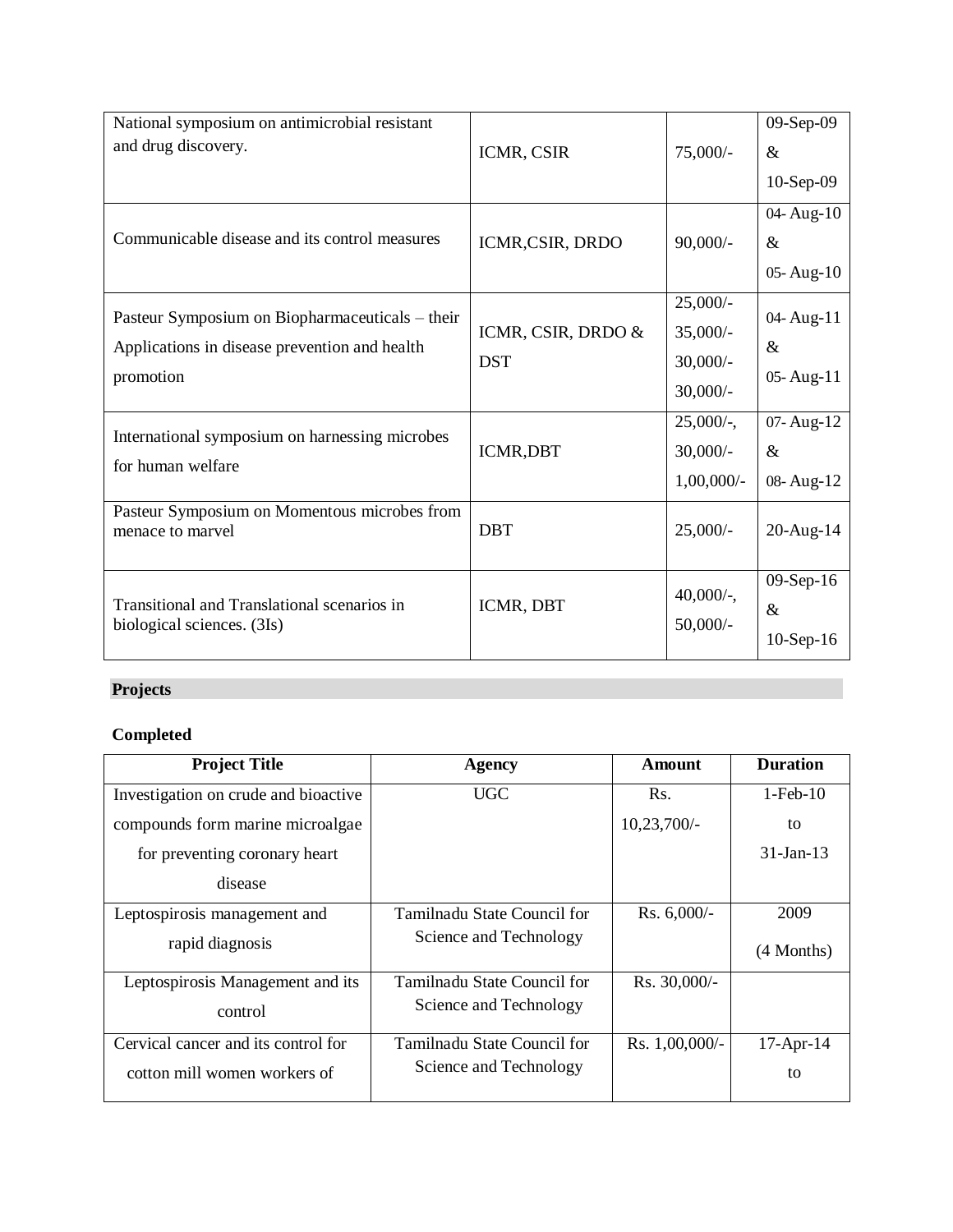| Coimbatore district                     |                                 |                | $30 -$ Jul $-14$   |
|-----------------------------------------|---------------------------------|----------------|--------------------|
| <b>National Environmental Awareness</b> | Ministry of Environmental and   | $Rs. 8000/-$   | $Jan-08$           |
| Project                                 | Forest (PEACE Trust)            |                | to                 |
|                                         |                                 |                | $Mar-08$           |
| Awareness and Prevention of High        | Rajiv Gandhi National Institute | Rs. 1,50,000/- | 2016               |
| risk behavior Among Youth               | of youth development            |                | $(2 \text{ Days})$ |
|                                         |                                 |                | Programme)         |
| Awareness of Zika viral infection       | 2016-17 Students project        | $10,000/-$     | 2016-17            |
| among rural people in and around        | Scheme                          |                | <b>Students</b>    |
| Coimbatore                              |                                 |                | project<br>Scheme  |

#### **On-going**

| <b>Project Title</b>             | Agency                      | Amount        | <b>Duration</b> |
|----------------------------------|-----------------------------|---------------|-----------------|
| DBT Star College Scheme for four | Department of Biotechnology | Rs. 84,00,000 | 2018 to till    |
| Departments                      |                             |               | date            |

## **Research Guidance**

| <b>Programme</b> | <b>No. of Scholars</b> |                 |
|------------------|------------------------|-----------------|
|                  | Completed              | <b>Pursuing</b> |
| Ph. D.           |                        |                 |
| M. Phil.         | 10                     | ٠               |

## **Research Publications (Indexed)**

## **International**

- Nisha S Panicker, S. S. Sudha**, Isolation, Screening and effect of different parameters on protease production by Halophiles isolated from saltpan samples of Tuticorin district**, International Journal of Universal Pharmacy and Biosciences, Vol. 3 Issue 1, pp. 58-66, January 2014, ISSN: 2319- 8141.
- [Vimalin Hena](https://www.researchgate.net/profile/Vimalin_Hena), [S. S. Sudha](https://www.researchgate.net/profile/Vimalin_Hena), **RFLP analysis of clinical MRSA isolates,** International Journal of Pharma and Bio Sciences. Vol. 2 Issue 1, pp. 637 – 645, January 2011, ISSN: 0975-6299.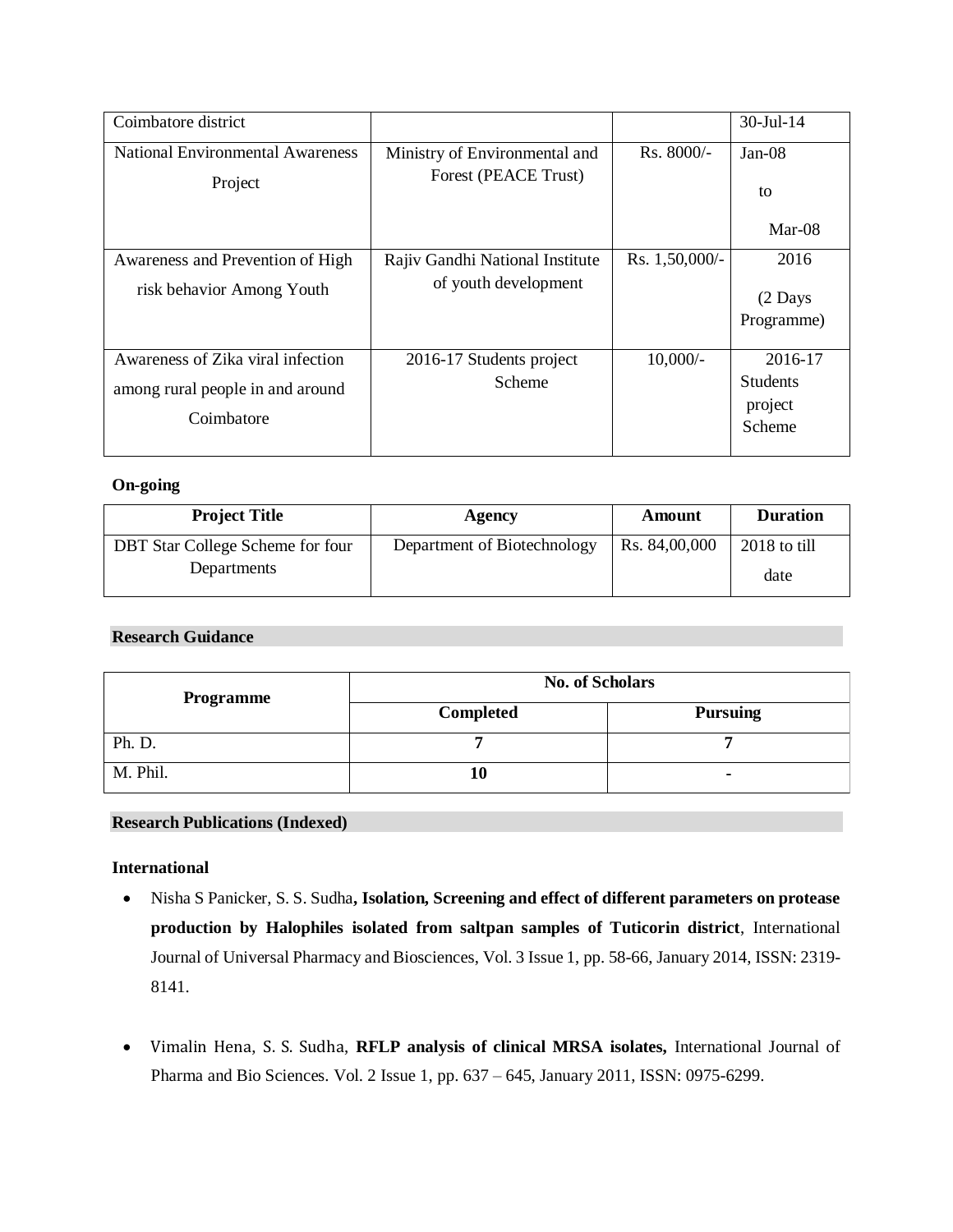- Karthic Rajamanickam, Sinagaram Sivasubramaniam Sudha, *In-vitro* **antimicrobial activity and** *Invivo***toxicity of** *Moringaoleifera***and***Allamandacathartica* **against multiple drug resistant clinical pathogens,** International Journal of Pharma and Bio Sciences, Vol. 4, Issue 1, pp 768-775, January 2013,ISSN: 0975-6299.
- J. Vimalin Hena, [S. S. Sudha](https://www.researchgate.net/scientific-contributions/2089498941_SS_Sudha), **Characterisation of Staphylococcin by peptide mass fingerprinting,** International journal of pharma and bioscience, Vol. 2, Issue 4, pp. 269-274, October 2011, ISSN: 0975- 6299.
- K. Bharathi Bai, S. S. Sudha, **Isolation, production, Screening and Characterization of Bacteriocin (MRSAcin) activity against Methecillin resistance staphylococcus aureus (MRSA),** International Journal of Scientific Development and Research (IJSDR), Vol. 4, Issue 5, pp. 561-567, May 2019, ISSN: 2455-2631.
- N. Vijayalakshmi, S. S. Sudha, **A report on antimicrobial activity of Actinomycete, Streptomyces S12c Specie**s, Int. J. of Genetic Eng. and Biotechnology, Vol. 2, Issue 3, pp. 225-231, 2011, ISSN: 0974- 3073.
- Nisha S Panicker, S. S. Sudha**, Isolation and screening of Halophiles producing Halocin from different samples,** International Journal of Applied Biotechnology and Biochemistry, Vol. 4, pp. 423- 426, 2011, ISSN: 2248-9886.
- Vidhya Natarajan, Sudha Sivasubramanian Singaram, **Prevalence of BLATEM Gene in uropathogenic***Escherichia coli* **isolated from tertiary care hospitals in Coimbatore, South India,** International Journal of Pharmacy and Pharmaceutical Sciences**,** Vol. 5, Issue 3, pp. 194-197, 2013, ISSN: 0975-1491.
- N. Vidhya, S. S. Sudha, **Prevalence of BLA CTX – M extended spectrum Beta Lactamase gene in Uropathogenic** *Escherichia coli.,* World Journal of Pharmacy and Pharmaceutical Sciences**,** Vol. 2, Issue6, pp. 6548-6558, 2013, ISSN: 2278-4357.
- S. Senthil Prabhu, S. S. Sudha**, Evaluation of the antibacterial of some lichens species against human pathogens,** Int. J. Adv. R. Biol. Sci., Vol. 2, Issue 4, pp. 177-181, 2015, ISSN: 2348-8069.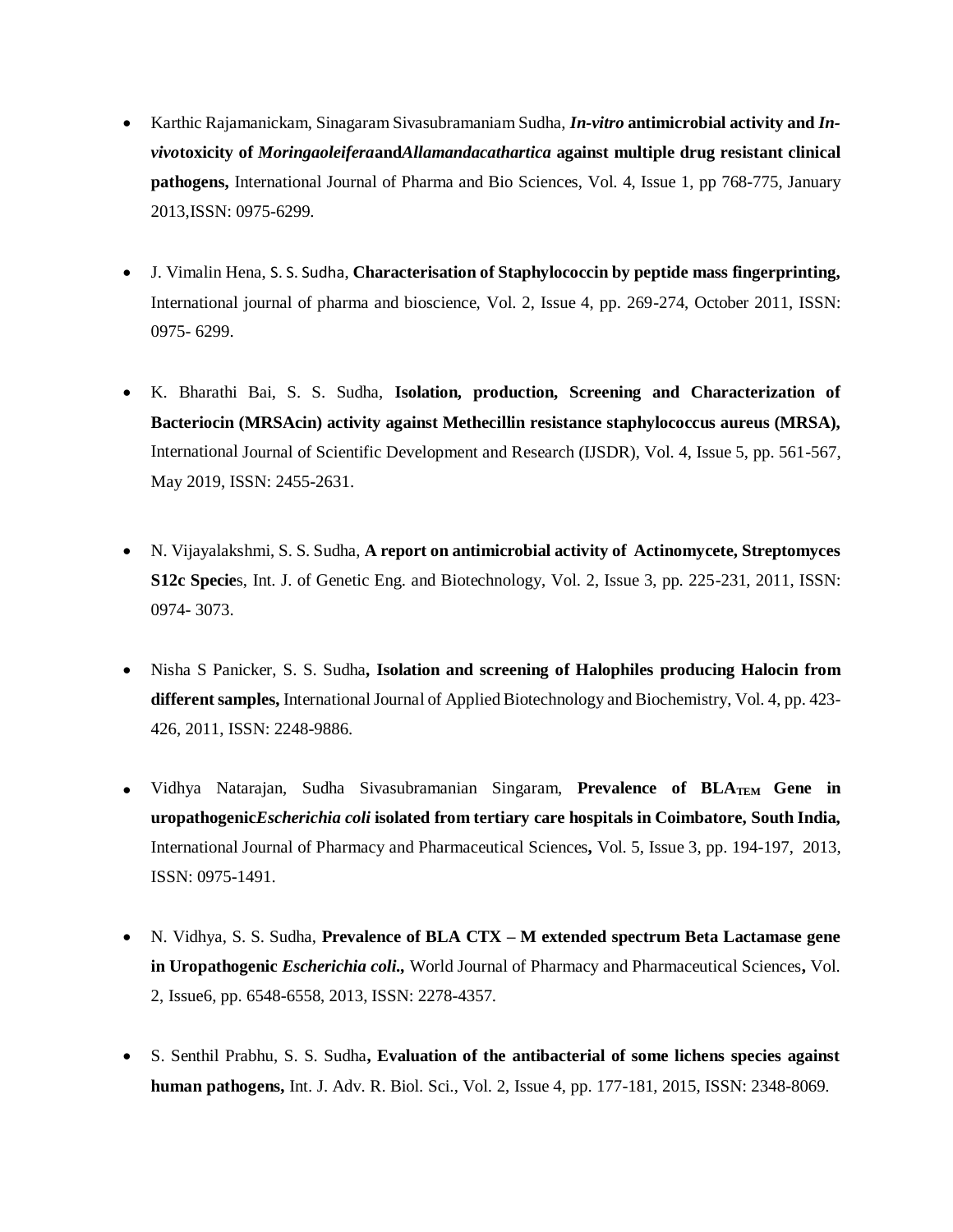- Vidhya Natarajan, SudhaSivasubramanianSingaram, **Prevalence of bla -SHV gene in uropathogenic***Escherichia coli* **isolated from tertiary care hospitals in Coimbatore, South India,** Scrutiny International Journal of Microbiology and Biotechnology**,** Vol. 2, Issue 1, pp. 19-24, 2014**,** ISSN: 2349-0101.
- Thirumangai, S. S. Sudha, R.Karthic and J.Devakumar, **In vitro evaluation of silver nanoparticles synthesized from actinomycetes isolated from Noyal river basin,** Scrutiny International Journal of Microbiology and Biotechnology, Vol. 2, Issue 6, pp. 7-15, 2015, ISSN: 2349-0101.
- Sasikala C, S. S. Sudha, **Phycoremediation of textile dying effluients with algal species from aquatic origin,** Scrutiny International Journal of Microbiology and Biotechnology, Vol. 2, Issue 1, pp. 7-18, 2015**,** ISSN: 2349-0101.
- S. Senthil Prabhu, S. S. Sudha**, Invitro study on Anthelmintic activity of Hetero dermiaboryimacrolichen collected from the Nilgiris, Tamilnadu, India,** International Journal of Current Microbiology and Applied Sciences, Vol. 5, Issue 9, pp. 764-768, 2016, ISSN: 2319-7706.
- J. [Devakumar](https://www.researchgate.net/scientific-contributions/2122059179_J_Devakumar), S. S. [Sudha](https://www.researchgate.net/scientific-contributions/2122052354_SS_Sudha), V. [Keerthana](https://www.researchgate.net/scientific-contributions/2122045180_V_Keerthana)**, Identification of Bioactive Compounds by Gas chromatography-Mass Spectrometry analysis of** *Syzygium jambos***(L.) collected from western ghats region Coimbatore, Tamilnadu,** Asian Journal of Pharmaceutical and Clinical Research
- Vol. 10, Issue 1, pp. 364-369, 2017, ISSN: 0974-2441.
- J. [Devakumar](https://www.researchgate.net/scientific-contributions/2122059179_J_Devakumar), S. S. [Sudha](https://www.researchgate.net/scientific-contributions/2122052354_SS_Sudha)**, In vitro Phytochemical, Antioxidant and Cytotoxic Evaluation of Syzygium jambosL. (Alston),** Journal of Pharmacy Research, Vol. 11, Issue 3, pp. 235-238, *2017,* ISSN: 0974-6943.
- 
- [J. Devakumar](https://www.researchgate.net/scientific-contributions/2122059179_J_Devakumar), [S. S. Sudha](https://www.researchgate.net/scientific-contributions/2122059179_J_Devakumar), **In vivo antiplasmodial evaluation of syzygiumjambosL. Alston by four day suppressive test**, Drug Invention Today, Vol. 9, Issue 2, pp. 19-23, 2017, ISSN: 0975-7619.
- [Sudha](https://www.ncbi.nlm.nih.gov/pubmed/?term=Sudha%20SS%5BAuthor%5D&cauthor=true&cauthor_uid=23821828) S S, [Rajamanickam](https://www.ncbi.nlm.nih.gov/pubmed/?term=Rajamanickam%20K%5BAuthor%5D&cauthor=true&cauthor_uid=23821828) K, [Rengaramanujam](https://www.ncbi.nlm.nih.gov/pubmed/?term=Rajamanickam%20K%5BAuthor%5D&cauthor=true&cauthor_uid=23821828) J, **Microalgae mediated synthesis of silver nanoparticles and their antibacterial activity against pathogenic bacteria,** Spectrochemica Acta Part A: Molecular and Biomolecular Spectroscopy. Vol. [113](http://www.sciencedirect.com/science/journal/13861425/113/supp/C), pp. 10-14, 2013, ISSN: 1386-1425.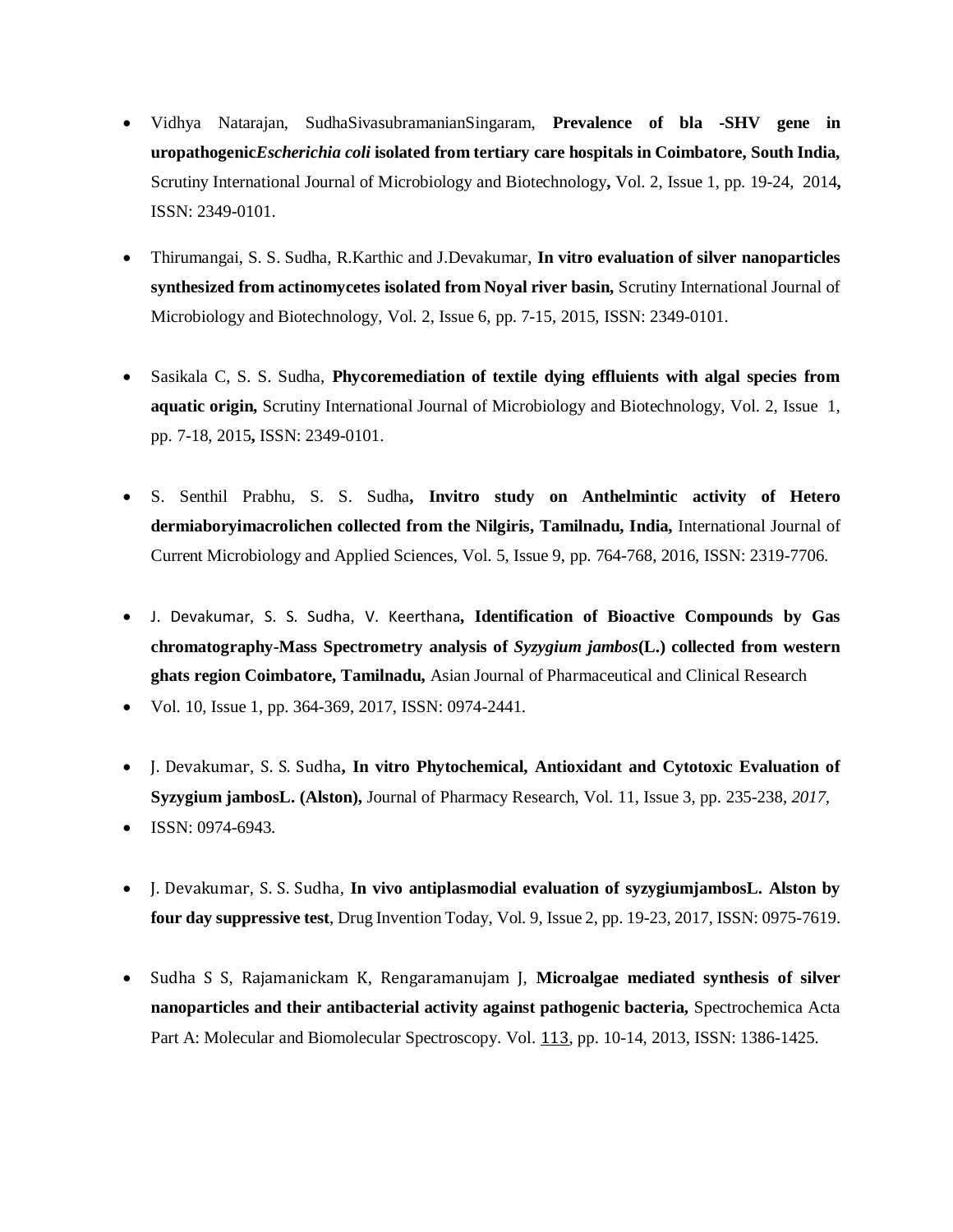- S. S. Sudha, A. Panneerselvam, N. Tajuddin, **Antagonistic Potential of some Mangrove Soil Fungi against** *Fusariu moxysporum* **and** *Rhizoctonia solani,* J. Microb. World, Vol. 7, Issue 2, pp. 140- 143, 2005, ISSN: 2141-5032.
- S. S. Sudha, A. Panneerselvam, N. Tajuddin, **Antagonistic Potentials of Mangrove Soil Fungi against plant pathogens,** Indian Journal of Applied Microbiology, Vol. 6, Issue 1, pp. 61-65, 2006, ISSN: 2249- 8400.
- S. S. Sudha, A. Panneerselvam, N. Tajuddin, **Antagonistic effect of some mangal soil fungi against** *Colletotrichumfalcatum* **went. and** *Curvelariapallescens* **(Walker),** Boedijn (Geobios), Vol. 32, 288- 290, 2005, *ISSN:* 0016-6995.
- S. S. Sudha, A. Panneerselvam and N. Tajuddin, **Seasonal variation of cyanobacteria at Muthupet mangrove environs, Tamilnadu, South India,** Seaweed Research Utilization, Vol. 29, Issue 1&2, pp. 263-271, 2007, ISSN: 0971-7560
- S. S. Sudha, A. Panneerselvam and N. Tajuddin, **Antagonistic interaction of some Mangrove SoilFungi against plant pathogens -** *Curuvlarialunata* **and** *Drechsleraellisii,* J. Sci. Trans. Environ. Technov, Vol. 1, Issue 3, pp. 154-157, 2008, ISSN: 0973-9157.
- S. S. Sudha, **Marine Environment: A Potential Source for L-Asparaginase Producing Microorganism,** The ICFAI University Journal of Biotechnology, Vol. 3, Issue 4, pp. 57-62, 2009, ISSN:0973-8495.
- Sudha S.S, Uma P, Dona J. Sijini, **Effect of fungicides and plant pesticides on the growth of biocontrol agent Trichodermaharzianum,** Res. J. Biol. Sci., Vol. 1, Issue 3, pp. 144-147, 2009, ISSN: 1815-8846.
- S. S. Sudha, Parvathy A, Sreemol, Viji Maria, **Antimicrobial Potential of Leaves and Flowers used inworshipping God,** The Antiseptic Journal of Medicine and Surgery, Vol. 106, Issue 9, pp. 458-460, 2009, ISSN: 0003-5998.
- S. S. Sudha, Parvathy A, **A study on Screening for L-Asparaginase Producing Microorganism fromBeach soil,** Research Journal of Biological Science, Vol. 2, Issue 1, pp. 50-54, 2010, ISSN: 1815- 8846.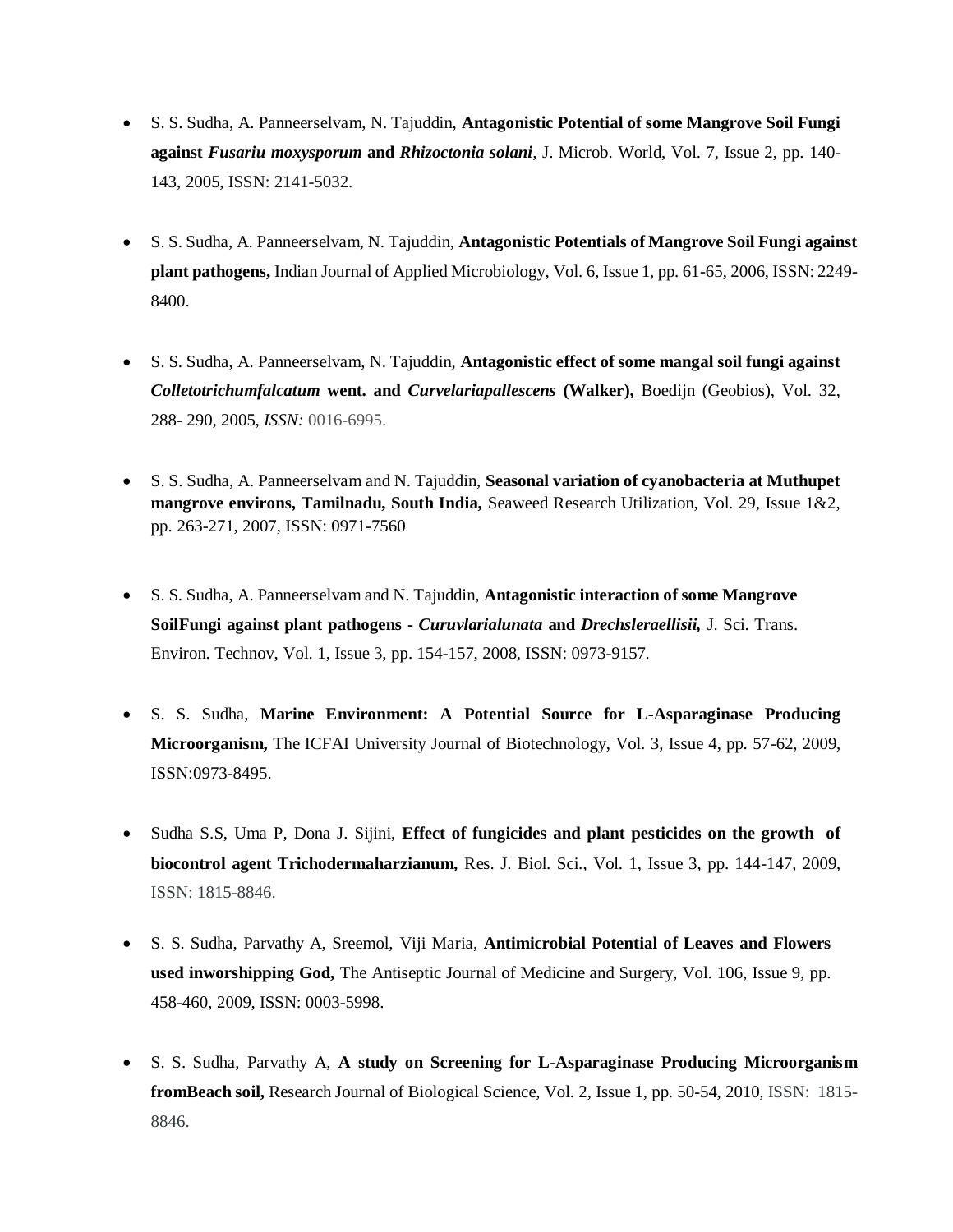- S.S.Sudha, C.N.Murugalakshmi, **A Novel Approach to Intrude Secondary Metabolites of** *Pseudomonas fluorescens,* The ICFAI University Journal of Biotechnology, Vol. 4, Issue 2, pp. 24- 28, 2010, ISSN: 0973-8495.
- S.S.Sudha, JencyRoopa T., Ramya G, **Green Nano Silver- Deadly to microorganisms,** The Antiseptic- A Monthly Journal Of Medicine And Surgery, Vol. 107, Issue 7, pp. 354-357, 2010, ISSN: 0003-5998.
- S.S.Sudha, J.VimalinHena, **Studies on Community acquired MRSA & its treatment Regimen,**  Indian Journal of Applied and Pure Biology, Vol. 2, Issue 1, pp. 637-645, 2011, ISSN: 0970-2091.
- S. S. Sudha, R.Karthic, Mebinfrancis, Sowmi and J.Rengaramanujam, **Isolation and preliminary characterization of associated microorganisms from Spirulina product and their silver mediated nanoparticle synthesis,** journal of algal biomass utilization, Vol. 2, Issue 3, pp. 1-8, 2011, ISSN: 2229- 6905.
- S. S. Sudha, R. Karthic, Naveen, J. Rengaramanujam, **Anti hyperlipidemic activity of** *Spirulinaplatensis***in Triton x-100 induced hyperlipidemic rats,** Hygeia: Journal For Drugs and Medicines, Vol. 2, Issue 3, pp. 32-37, 2011, ISSN: 0975 6221.
- S. S. Sudha, R. Karthic, J. Rengaramanujam and Athulya, **Antimicrobial activity of**  *Spirulinaplatensis* **and** *Aphanothece sp.* **on selected clinical bacterial isolates and its Antioxidant activity,** South As. J. Biol. Sci*.,* Vol*.* 1, Issue 2, pp. 87-98, 2011, ISSN: 2454-8510.
- S. S. Sudha, S. Vethavalli, **In vitro and in silico studies on biocontrol agent of bacterial strains against** *Fusariumoxysporum f. sp. Lycopersici,* Research in Biotechnology, Vol. 3, Issue 2, pp. 22-31,2012, ISSN: 2229-791X.
- C. N. Murugalakshmi, S. S. Sudha, **Growth and Siderophore Production by florescence Pseudomonas,** Asian Journal of Microbiology Biotechnology and Environmental Science, Vol. 1, pp. 133-138, 2010, ISSN: 0972-3005.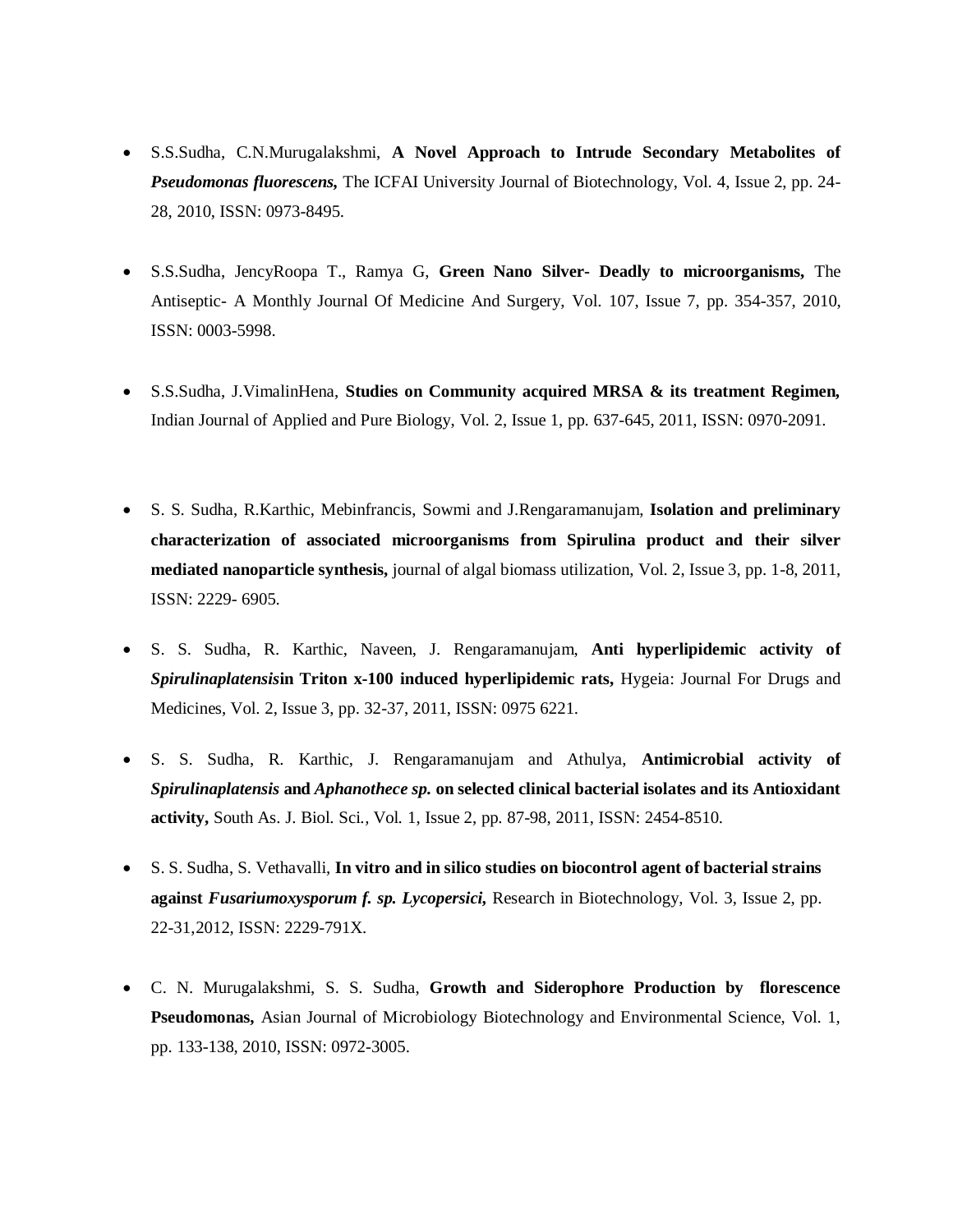R. Vijayakumar, S.S. Sudha, A. Pannerselvam, T Thaajuddin, **A comparative study on cultivation**

**and nutritional status of Oyster Mushroom** *Pleurotusostreatus* **on different substrates,** J. Sci. Trans.Environ. Technov. Vol. 1, Issue 4, pp. 209-212, 2008, ISSN: 0973-9157.

- Amsaveni V, S.S.Sudha, **Antibacterial Activity of different plant Extracts on Pseudomonas aeruginosa,** Asian Journal of Microbiology Biotechnology and Environmental Science, Vol. 11, Issue 4, pp. 947-949, 2009, ISSN: 0972-3005.
- Vimalin J, S. S. Sudha, D. Padmanabhan, A. Asarudeen, P. Ayyappan, **Isolation & Characterization ofcommunity acquired Methicillin Resistant** *Staphylococcus aureus* **in school going children,** Res J Biol Sci., Vol. 1, Issue 3, pp. 153-56, 2009, ISSN: 1815-8846.
- S. Kalaivani, A. Mahalakshmi Priya, S. S. Sudha and S. Balasubramaniyan**, Phycoremediation of sewage using Microalgae Chlorella sp., Nature Environment and Pollution Technology,** Vol. 8, Issue1, pp. 187-192, 2009, ISSN: 0972-6268.
- Uma P, S. S. Sudha, **Biodecolorization of textile Reactive Dyes using** *Trametes hirsute,*  ResearchJournal of Biological Science, Vol. 1, Issue 1, pp. 30-38, 2009, ISSN: 1815-8846.
- Parvathy Ashok, **S**. S. Sudha**, Effectivity of the decolorization of crystal violet by various fungi,**  with special reference to the white rot fungus, *Trameteshirsuta*, Bioscience Biotechnology Research Communication, Vol. 2, Issue 2, pp. 183-187, 2009, ISSN**:** 0974-6455.
- VimalinHena J, S. S. Sudha, Kavitha S, Padmanabhan D, Asarudeen A, **Herbal Handkerchief as an Remedy for Community Acquired Methicillin Resistant** *Staphylococcus aureus,* The Antiseptic Journal of Medicine and Surgery, Vol. 1, Issue 6, pp. 557-559, 2009, ISSN: 0003-5998.
- Vimalin J, S. S. Sudha, D Padmanaban, A Asarudeen, Ayyapan P and G Arun Kumar, **Isolation, Screening and Characterisation of "Staphylococcin" of CAMR** *Staphylococcus aureus,*  ResearchJournal of Biological Science, Vol. 2, Issue 1, pp. 14-19, 2010, ISSN: 1815-8846.
- Amsaveni V, S. S. Sudha, **Phytochemial studies of Antibacterials for multi-Drug Resistant Nosocomial Pathogen** *Pseudomonas aeruginosa,* The ICFAI University Journal of Biotechnology, Vol.4, Issue 1 , pp. 32-41, 2010, ISSN: 0973-8495.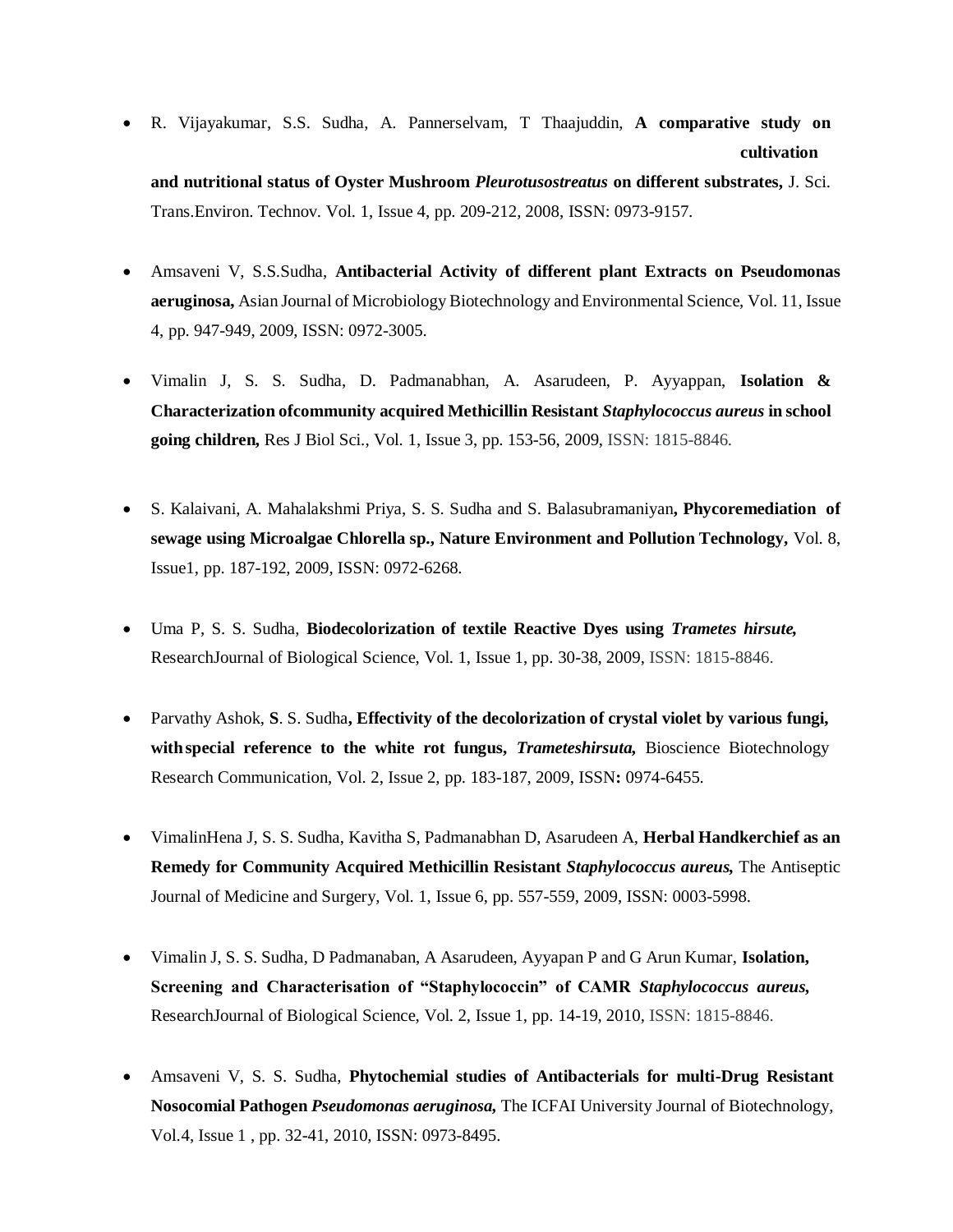- Amsaveni V, S. S. Sudha, **Antimicrobial activity of** *lawsoniainnermis***Linn on Urinary Pathogens,**
- Scientific Transactions in Environment and Technovation, Vol. 4, Issue 1, pp. 43-45, 2010, ISSN: 0973-
- 9157.
- Amsaveni. V, Sudha S. S, **Prevalence of multidrug resistant Pseudomonas aeruginosa in hospital wards**, Asian Journal of Microbiology Biotechnology and Environmental Science, Vol. 12, Issue 4, pp.759-763, 2010, ISSN: 0972-3005.
- Vimalin Hena J, S. S. Sudha, **Immuno-Toxicology studies of Staphylococcin of CAMRSA**, Journal ofAdvanced Laboratory Research in Biology, Vol. 1, Issue 2, pp. 132-135, 2010, ISSN: 0976-7614.
- N. Vijayalakshmi, S. S. Sudha**, A report on antimicrobial activity of Actinomycete, Streptomyces S12c Species,** Int. J. of Genetic Eng. and Biotechnology, Vol. 2, Issue 3, pp. 225- 231, 2011, ISSN: 0974 – 3073.
- Nisha S Panicker, S. S. Sudha, **Isolation and screening of protease enzyme producing halophiles fromdifferent samples,** J. Ecobiol, Vol. 28, Issue 4, pp. 359-362, 2011, ISSN: 0970-9037.
- N. Vijayalakshmi, S. S. Sudha, **Antimicrobial activity of selected Actinomycetes from soil samples,** J.Ecobio. Vol. 28, Issue 4, pp. 353-357, 2011, ISSN: 0970-9037.
- Vimalin Hena J, S. S. Sudha, **Studies of community acquired MRSA (Methicillin Resistant** *Staphylococcus aureus***) and its treatment regimen,** Indian Journal of Applied and Pure Biology, Vol. 26, Issue 1, pp. 63-66, 2011, ISSN: 0970-2091.
- Vimalin Hena J, **S. S .Sudha** and Ngangom Ronibala, **X-Ray Diffraction Studies of Staphylococcin for Noval Drug,** Journal of Experimental Sciences, Vol. 2, Issue 2, pp. 68-71, 2011, ISSN: 2218- 1768.
- Nisha S Panicker, S. S. Sudha, **Isolation and Screening of protease enzyme producing Halophiles from different sample,** Journal of Eco-biology, Vol. 28, Issue 4, pp. 359-362, 2011, ISSN: 0970- 9037.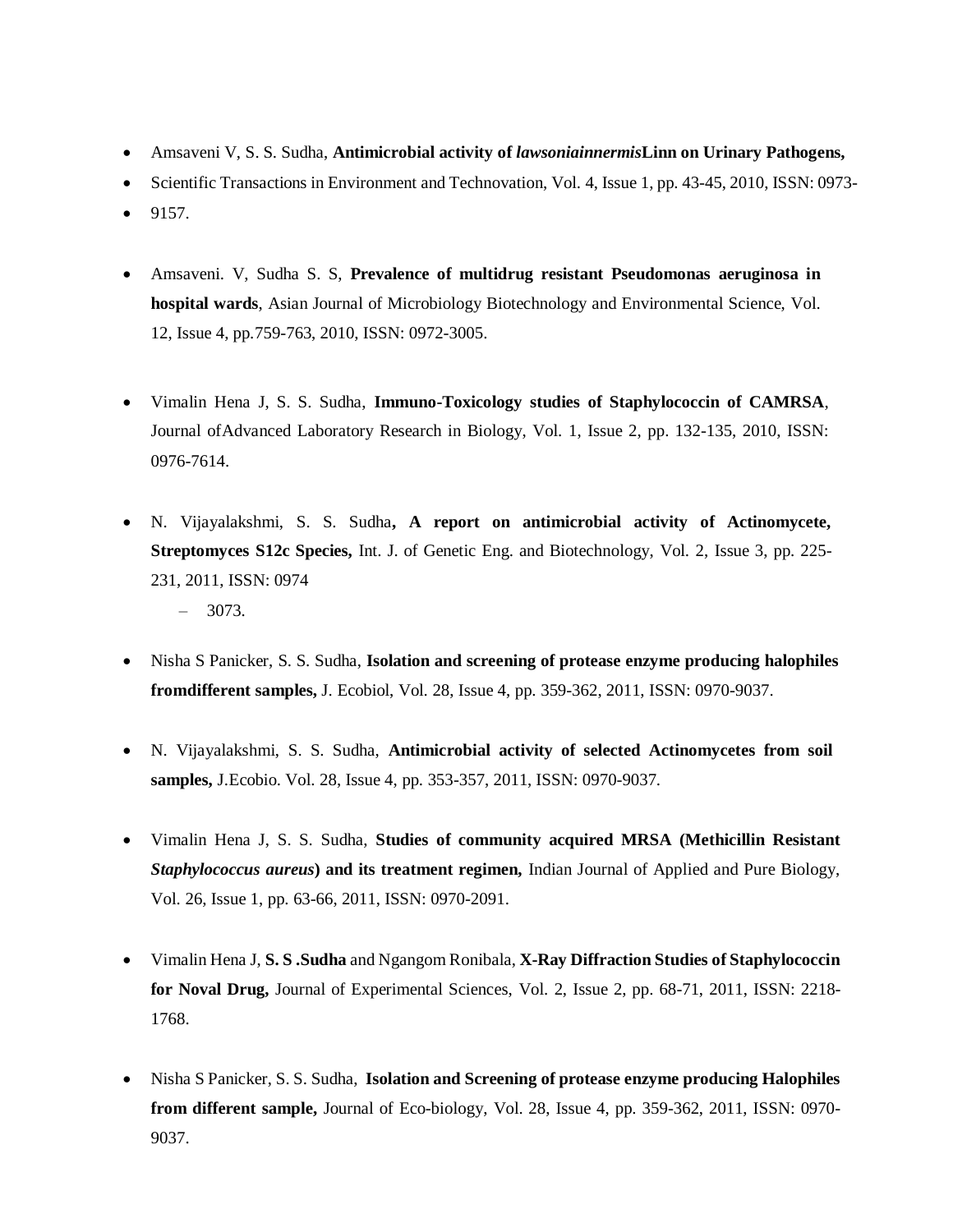- Anitha, S. S. Sudha, **Screening the potential strains of Actinomycetes from Western Ghats of Nilgiri district for the production of antibiotics to alleviate the resistance problem of newly emerging microbes,** SIRJ-MBT*,* Vol. 1, Issue 4, pp. 15-21, 2014, ISSN: 2349-0101.
- Devakumar. J, Sudha. S. S, **Invitroevaluation of phytochemical, antioxidant and antibacterial activityof Argemonemexicanaleaf extract,** SIRJ-MBT*,* Vol. 1, Issue 4, pp. 7-14, 2014, ISSN: 2349- 0101.
- Nisha Jaysanka, Dr. S. S. Sudha, **Bioprospecting of Halophilicprotease producers from marine nicheand its characterisation and optimization,** SIRJ-MBT*,* Vol. 1 Issue 4 , pp. 22-30, 2014, ISSN: 2349-
- 0101.
- Priscilla Helen Christy S, Sudha S.S, **A study on the potential of entophytic bacteria as biocontrolagent,** SIRJ-BES, Vol. 1, Issue 10, pp. 7-12, 2014, ISSN: 2348-5787.
- Keerthana Veeramani, Devakumar Joseph and Sudha Sivasubramaniam, **Inhibition of fungal mycelia growth and spore germination by** *Couroupitaguianensis* **leaf extracts and its preliminary phytochemical analysis,** Indian Journal of Applied Microbiology, Vol. 20, Issue 1, pp. 21-30, 2017, ISSN: 2249-8400.
- K. Bharathi Bai, S. S. Sudha, **Production, Purification & Analysis of Enterotoxins from HA-MRSA Isolated from Clinical Samples,** Helix the Scientific Explorer. Vol. 8, Issue 6, pp. 4717- 4721, 2018, ISSN: 2277-3495.
- S.S.Sudha, Devakumar, **Synthesis and Characterization of Silver Nanoparticle From Couroupita Guianensis Leaf Extract and its Effect on Clinical Pathogens,** ISSN- 0974-2441 Vol 13, Issue 10, 2020
- Vikraman Kalidoss, Gayathiri Govindharaju, Sudha S.S, Srinivas Ramakrinan, Balakrishnan Rajaiah, **Microbiome and Microbiota – An Influencer Early in the Life**, IOSR, Journal of Pharmacy and Biological Sciences(IOSR, IPBS), Volume 16, Issue 4 Ser. I(Jul.-Aug. 2021), PP 26-34.

**Consultancy**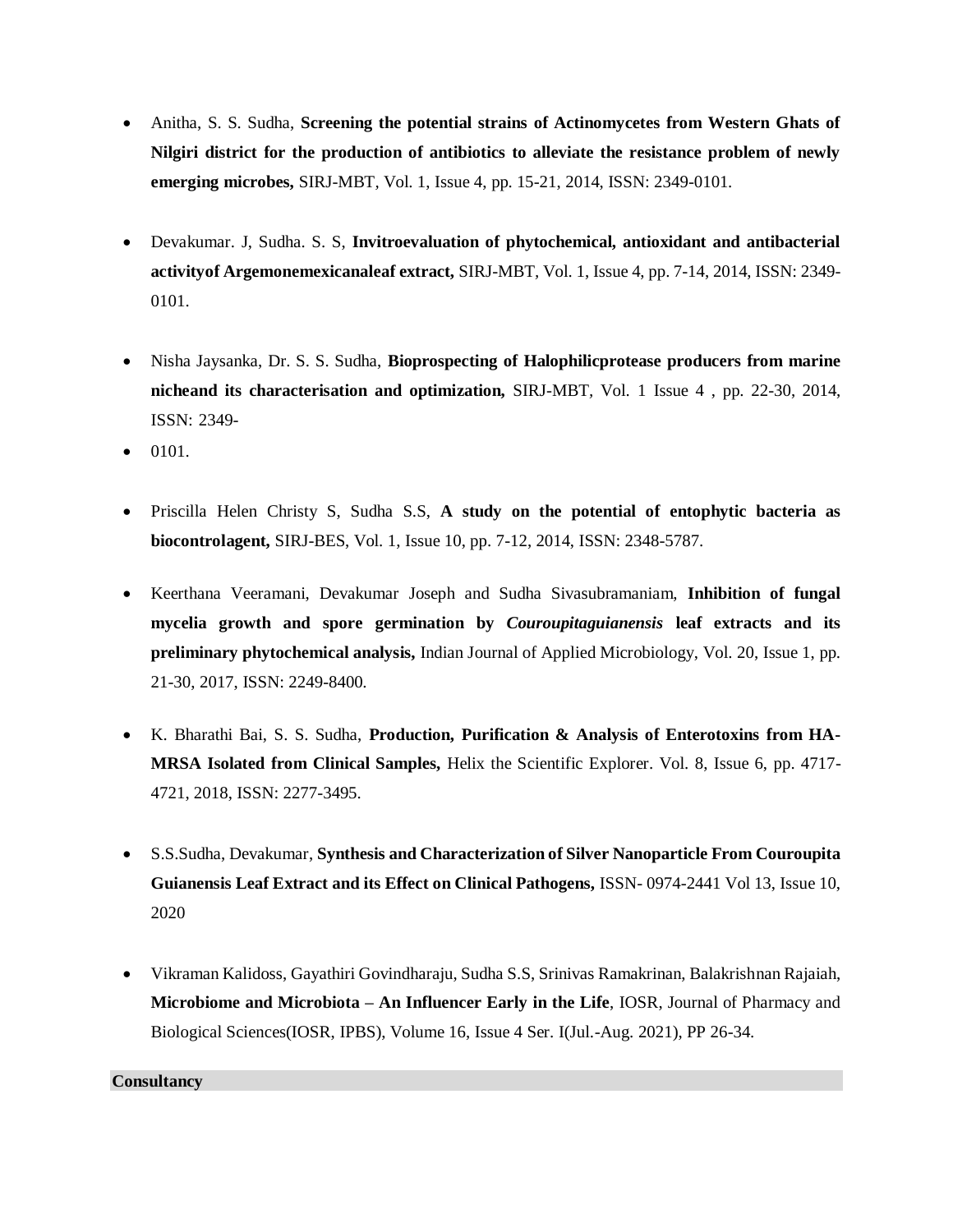| <b>Nature of Consultancy</b>        | <b>Client</b>           | Amount    | <b>Completion Status</b> |
|-------------------------------------|-------------------------|-----------|--------------------------|
| <b>Enumeration of Microbes from</b> | Dr.N.G.P.ASC            | Rs. 6,000 | Completed                |
| soil samples                        |                         |           |                          |
| <b>Practical Demonstration</b>      | P.S.G.R.Krishnammal     | Rs.18,500 | Completed                |
|                                     | College for Women       |           |                          |
| <b>Practical Demonstration</b>      | P.S.G.R.Krishnammal     | Rs.19,000 | Completed                |
|                                     | College for Women       |           |                          |
| <b>Practical Demonstration</b>      | <b>JSS</b> Institute of | Rs.10,000 | Completed                |
|                                     | Naturopathy and         |           |                          |
|                                     | <b>Yogic Sciences</b>   |           |                          |

#### **Participation in Conference**

#### **International**

- Comparative study on the Biodiversity of Cyanobacteria (Blue Green algae) from freshwater and marine Environments of South India, Biology in Asia International Conference, Singapore, 7-Dec-04 to 10-Dec-04.
- An investigation on antimicrobial activity of *Leucas aspera a*gainst Bovine pathogens, ISHM 12,

Dr.

- N. G. P. Arts and Science College, Coimbatore, August 2012.
- Isolation and identification of Alkaline protease produced Bacillus msubtilis and Physio-chemical characterization of the enzyme production, ISHM 12, Dr. N. G. P. Arts and Science College, Coimbatore, August 2012.
- Decolorization of Congo red, Malachite green and Methylene blue by the Actinomycetes isolated from sludge areas, ISHM 12, Dr. N. G. P. Arts and Science College, Coimbatore, August 2012.
- Isolation and identification of Bacteriocin producing *Bacillus subtilis,* ISHM 12, Dr. N. G. P. Arts andScience College, Coimbatore, August 2012.
- **National**
- In vivo antiplasmodial activity of *Syzygium jambso* from Western Ghats, Coimbatore, 15<sup>th</sup> IAAM, Vivekanadha College of Arts and Science for Women, Namakkal, September 2017.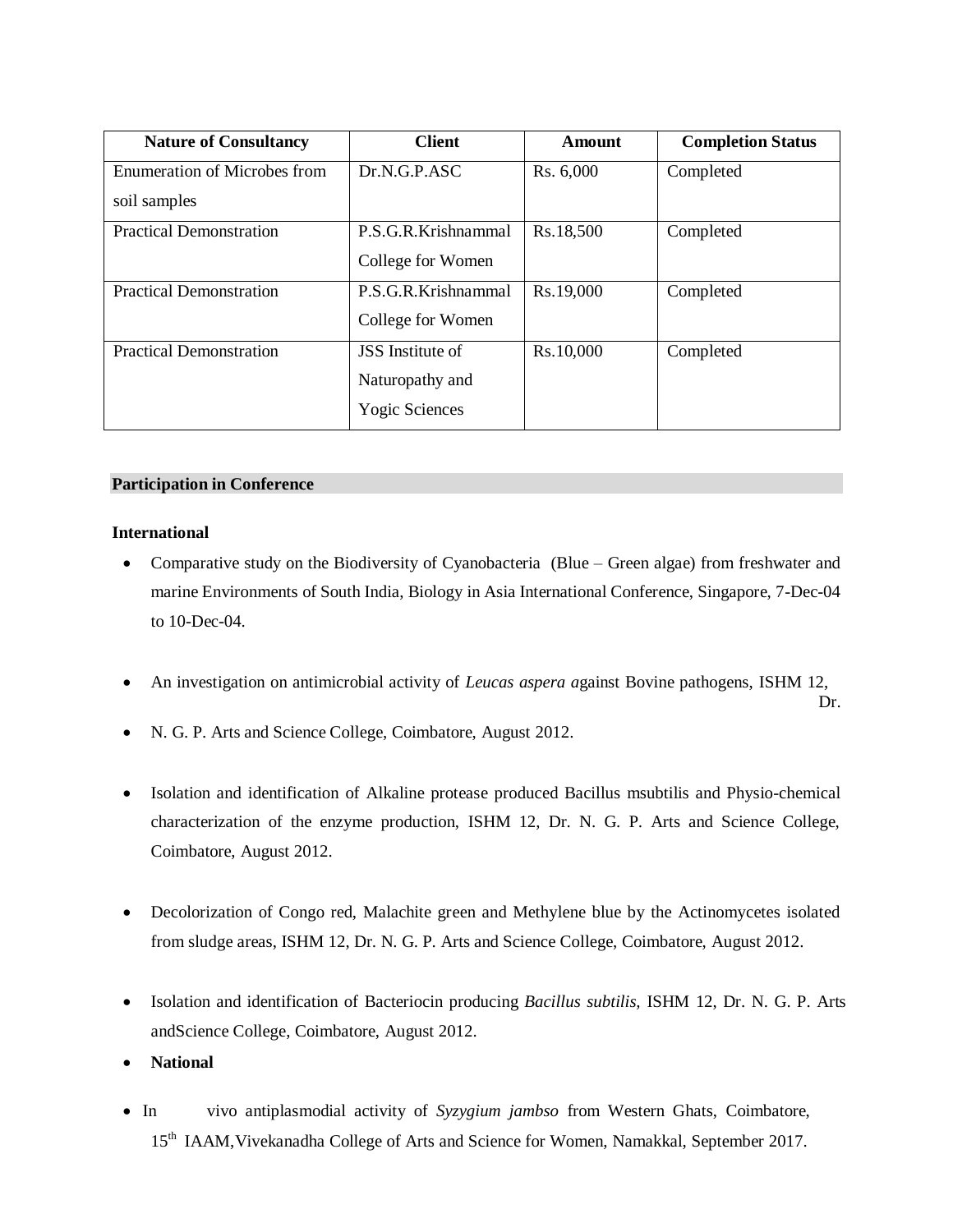- In silico evaluation of Antimalarial agent from Syzygium jambso inhibitors of plasmodium falciparumlactate dehydrogenase (PfLDH) enzyme, 10<sup>th</sup> NABS proceedings, Dr. N. G. P. Arts and Science College, Coimbatore, 7-Sep-17 & 8-Sep-17.
- In vivo early malarial parasite suppression activity of Syzygium jambos from Western Ghats region, Coimbatore, 14<sup>th</sup> IAAM proceedings, Dr. N. G. P. Arts and Science College, Coimbatore, 9-Sep-16 & 10-Sep-16.
- Antibacterial activity and Mycelial growth inhibition of three different plants,  $14<sup>th</sup> IAAM$ proceedings,Dr. N. G. P. Arts and Science College, Coimbatore, September 2016.

#### **Participation in Seminars**

- International conference on Nanaoscience and Nanotechnology(ICONN,2019) at SRM Institute of Science and Technology, Kattankulathur, 28-Jan-2019 to 30-Jan-2019.
- National Conference on "Environmental Microbiology" of the Indian Association of Applied Microbiologists (IAAM), at Kalasalingam Academy of Research and Education, Krishnankoil,27- Nov- 2019 to 30-Nov-2019.

#### **Participation in Workshop**

- NAAC sponsored workshop on "Outcome Based Education", P.S.G.R Krishnammal College for Women,Coimbatore, 15-Dec-2016 & 16-Dec-16.
- Participated International workshop on IWCWA, National College, Trichy, 22-Sep-15 to 24-Sep-15.
- Participated in One day Hands-on Workshop on SPSS, Dr. N. G. P Arts and Science College, Coimbatore, 13-Mar-10.
- Two days Workshop on Molecular Techniques, Dr. N. G. P Arts and Science College, Coimbatore, 7-Feb-11 & 8-Feb-11.
- Workshop on Basic Science Courses, Bharathiar University, Coimbatore, 12- Jul-08.Workshop on DNA Products, Bishop Heber College, Trichy, 8-Sep-05

& 9-Sep-05.

 Participated in Workshop on "Academic Performance Indicators", UGC Academic College, BharathiarUniversity, Coimbatore, 23-Jan-12, to 25-Jan-12.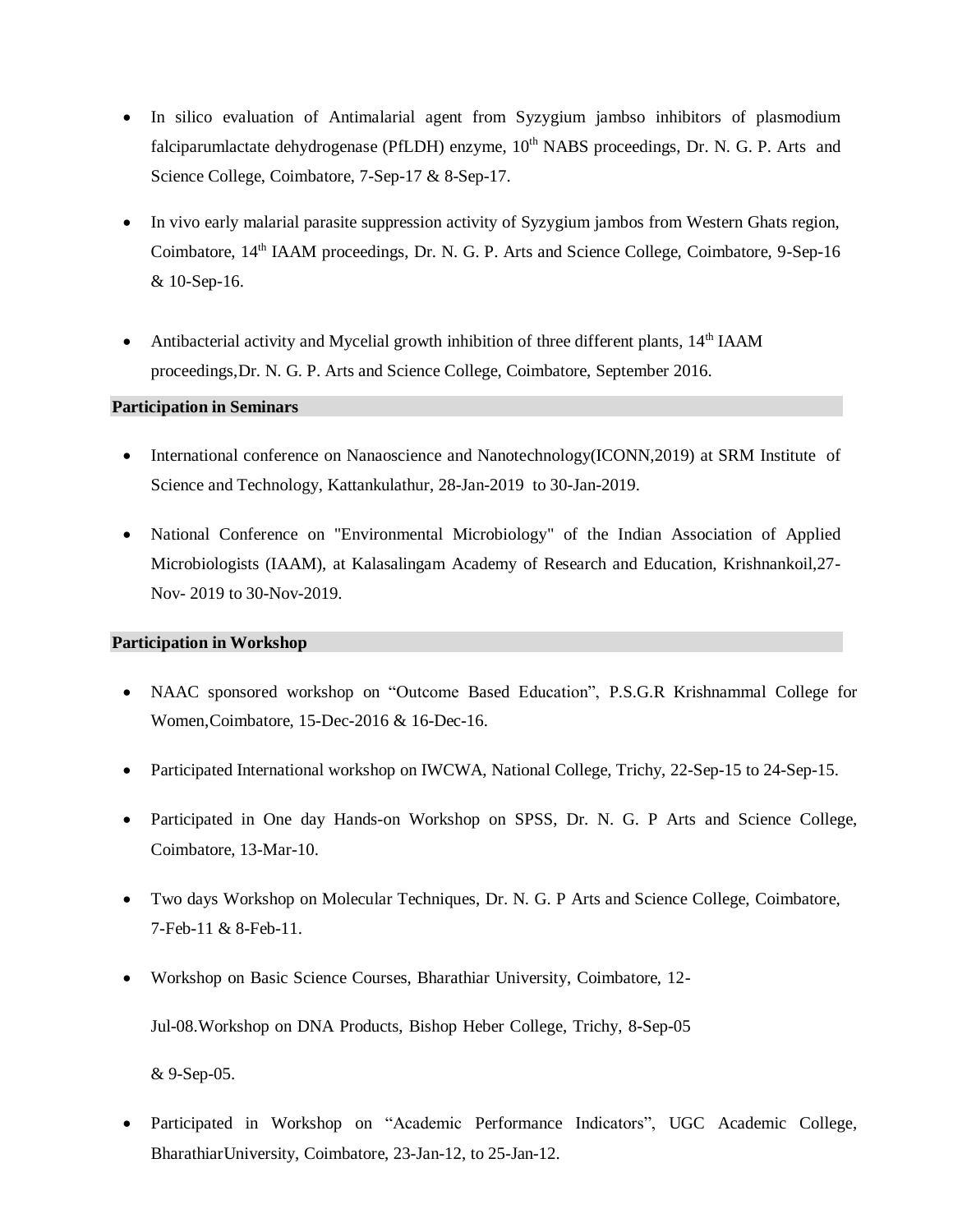- Two days Workshop on Medical laboratory technology, Seahorse Hospital Ltd., Trichy, 15-Jul-2000 &16-Jul-2000.
- Two Day State level Workshop on Outcome Based Education, Association of Self-Financing Arts, Science & Management Colleges of Tamil Nadu, 27-Jul-18 & 28-Jul-18.
- Participated in International Conference on Nanoscience and Nanotechnology, SRM University, Chennai,28-Jan-19 to 30-Jan-19.
- Participation in Orientation Programme / Short Term Courses

Title of the Orientation, organizer name, venue, date.

- UGC Sponsored Orientation Course conducted by Academic Staff College, Bharathidasan University,Coimbatore, 9-Nov-05 to 6-Dec-05.
- Campus Culture at NGP, Dr. N. G. P Arts and Science College, Coimbatore, Kambar Arangam,

2014.Win-Win situation, Dr. N. G. P Arts and Science College, Coimbatore, Kambar Arangam,

2015.

- Teacher is a motivator, Dr. N. G. P Arts and Science College, Coimbatore, Library Hall, 2016.
- Can Technology replace a teacher, Dr. N. G. P Arts and Science College, Coimbatore, Library Hall, 2017.

#### **Participation in Faculty Development Programme**

- Five days national Faculty Development Programme on Innovative Teaching and Research in Science: Exploring the new Horizons, Government First Grade College, Vijayanagar, Karnataja 10.07.2021 to 15.07.2021.
- Seven days online Faculty Development Programme on Research Methodolohy and pedagogy for Tertiary Education , Dr.N.G.P.Arts and Science College, 15.07.2021 to 21.07.2021.
- Faculty Development Programme on Evolution and Relative Gradient, PSG College Technology,Coimbatore, 28-Dec-13.
- One Day **Faculty Development Programme** on Reinventing Classroom Dynamics-Towards EnhancingLearner Autonomy, Dr. N.G.P Arts And Science College, Coimbatore, 22-Jul-11.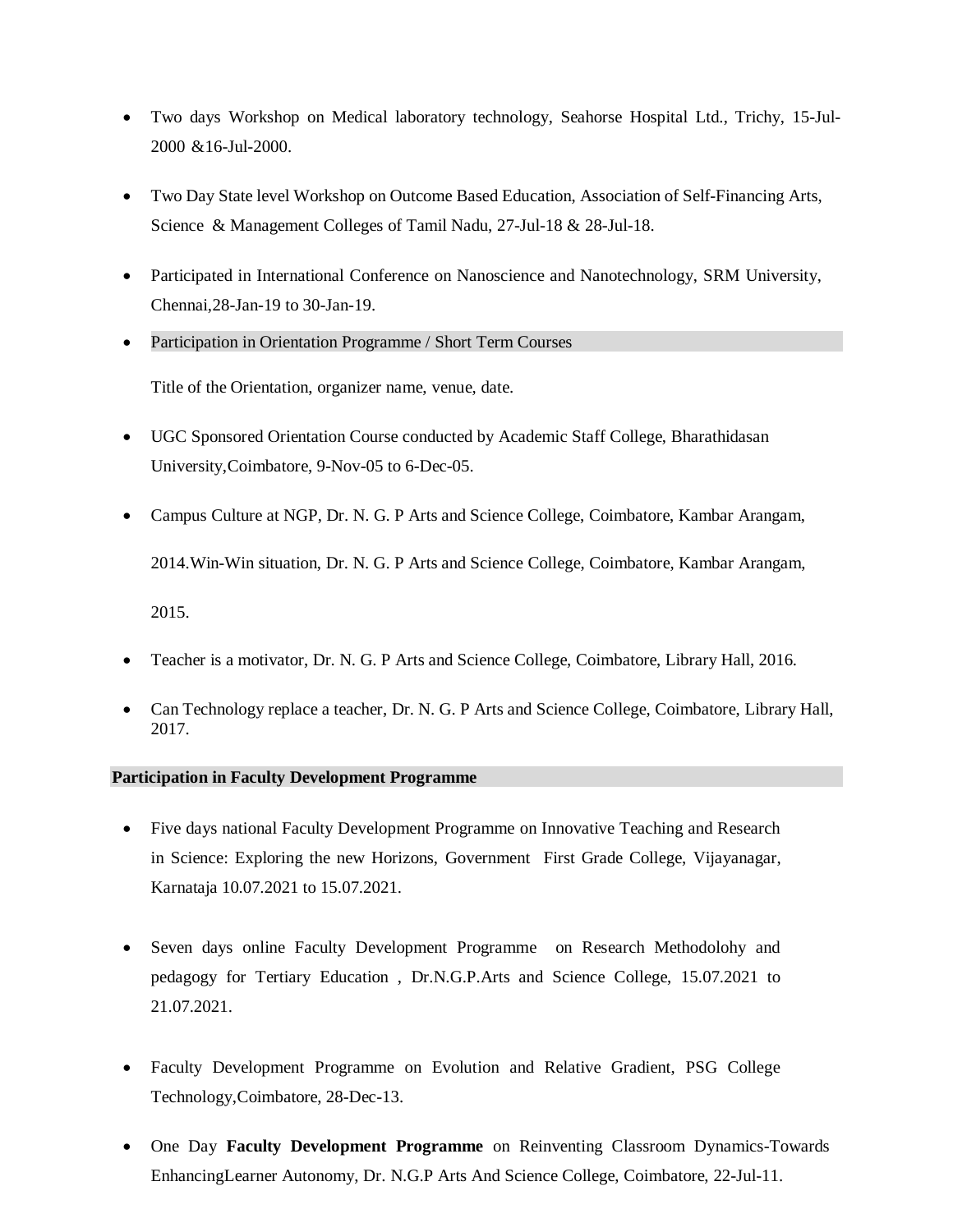- Faculty Development Programme, Bharathidasan University, Trichy, 9-Nov- 005 to 6-Dec-05.
- Faculty Development Programme, Dr. N.G.P Arts and Science College, Coimbatore, 5-Dec-08.
- Faculty Development Programme, Dr. N.G.P Arts and Science College, Coimbatore, 9-Jan-09. Faculty Development Programme, Dr. N.G.P Arts and Science College, Coimbatore, 6-Feb-09.

## **Conference / Seminar / Workshop Organized**

- Co Author for the paper entitled "Biosynthesis of silver nanoparticles from Spirulina- associated bacteriaand its antibacterial property against human pathogens" in ABSD 2012 International Conference at Colombo in Sri lanka.
- Co Author for the paper entitled "Antimicrobial activity of selected cyanobacteria against clinical pathogens and their phytonutrients" in ABSD 2012 International Conference at Colombo in Sri lanka.

## **Invited Speaker / Session Chair- Conference / Seminar / Workshop**

- Resource Person, Judging projects presented on National Children's Science Congress by Coimbatoredistrict school students, GRD College, Coimbatore, 12-Nov-08.
- Resource Person, Presented a paper on "Sustainability of water resources and water related issues", Dr N.
- G. P College of Education, Coimbatore, 5-Dec-11.
- Resource Person, Inspection Commission for intake of M.Phil & Ph.D., and Committee member in staff selection process, PSG CAS, Coimbatore, 2008.
- Resource Person, Inspection Commission for intake of M.Phil & Ph.D., Committee member in staffselection process, Karpagam Arts & Science College, Coimbatore, 2008.
- Resource Person, Subject expert in the panel of committee member for selection of Project Fellowselection sponsored by UGC, RVS CAS, Coimbatore, 2009.
- Resource Person, Convener for College Functions Independence, Republic day, Pooja celebration, Sportsday, College Day and Graduation day for two consecutive years, Committee member in staff selection process, Dr. N. G. P. Arts and Science College, 2010 – 11.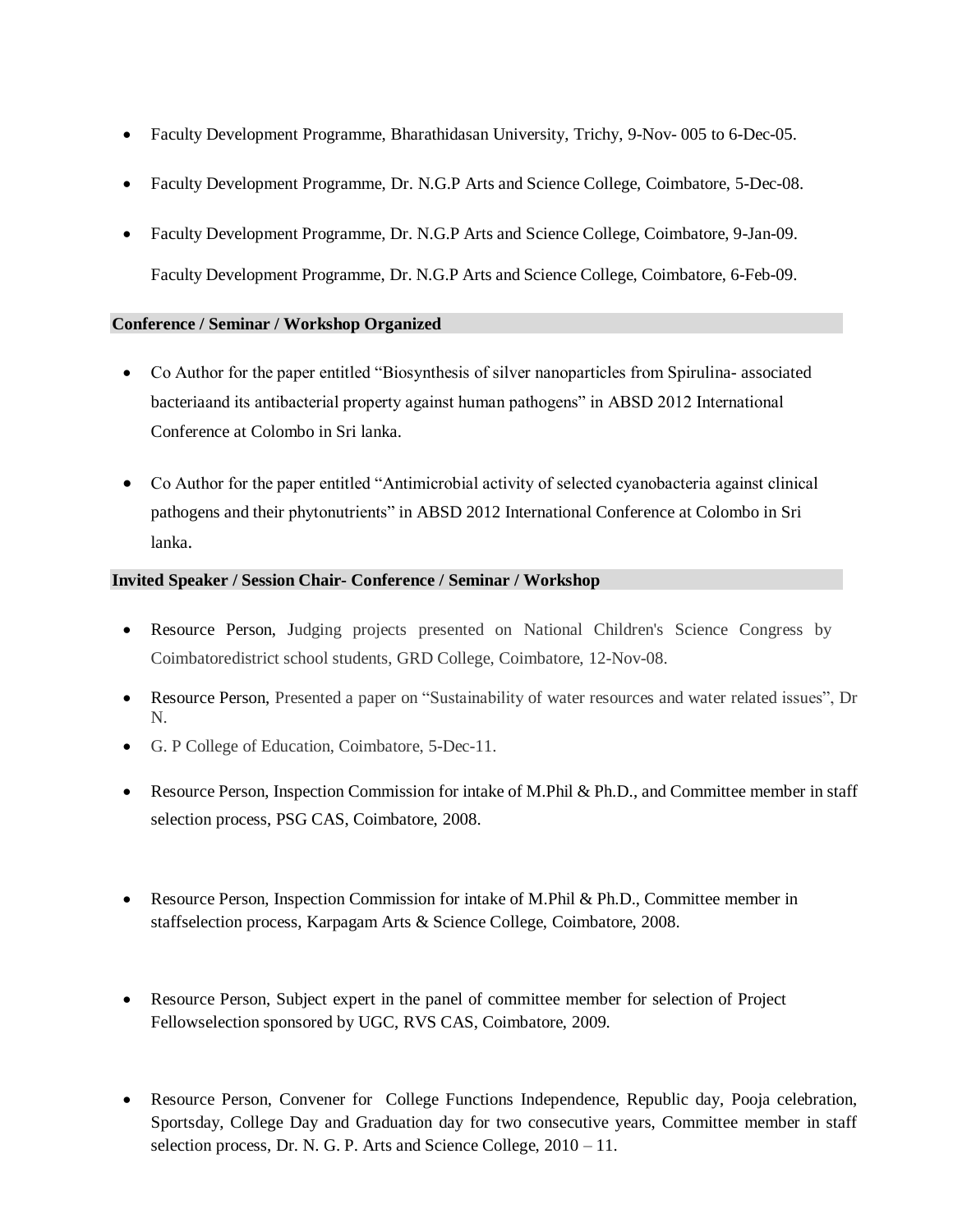- Resource Person, Doctoral Committee Member for a Ph.D Scholar of Microbiology Department, PSGCAS, Coimbatore,
- Resource Person, Doctoral Committee Member, Ph.D Scholar of Microbiology Department, CMSCollege, Coimbatore,
- Resource Person, Doctoral Committee Member for a Ph.D Scholar of Microbiology Department, Expert Committee member to review the progress of DBT star College Scheme, SNGC, Coimbatore,
- Resource Person, International Conference on Bioresource Technology its Application &Achievements, Nirmala College for Women, Coimbatore, 7-Oct-10 & 8-Oct-10.
- Resource Person, Talk on Magnitude of Mighty Microbes, Kandaswami Kandars College, Salem, 30-Jan-17
- Resource Person, Mighty Microbes, Sree Narayana Guru College, Coimbatore, 30-

Dec-16.Invited, For Academic Audit, at St. Joseph College, Cuddalore, 21-Aug-18.

- Chair person, 16<sup>th</sup> IAAM National Conference on Human Microbiome in personal medicine, 27-Sep-18 &28-Sep-18.
- Resource Person, Marine Organism A-Potential Source for Active Compounds, Selvam Arts and Science College , Namakkal, 29-Jan-16.
- Resource Person, Diversity of Microalgae and its Applications, Vivekanadha College of Arts and Sciencefor Women, Namakal, 3-Sep-16.
- Invited Speaker, Aquatic Biodiversity for School Teacher guides, Dr. N. G. P. Arts and Science College, Coimbatore, 9-Aug-07.
- Invited Speaker, Global warming to NSS Students, Sri Narayanaguru College of Arts and Science,Coimbatore, 7-Jan-08.
- Key note Speaker, National Science Day, School children, Nehru Nagar, Coimbatore, 28-Feb-08. Key note Speaker, Nurture the nature (National Science Day), CMS School, Coimbatore, 8-Feb-08.
- Invited Speaker, A special talk on Disaster Management, Coimbatore Management Association, 24- Nov-08.
- Invited Speaker, Judging Science Drama, Kikani Higher Secondary School, Coimbatore, 26-Sep-09.
- Invited Speaker, Talk on Noosphere for School Guide Teachers, Sri Ramakrishna College for Women,July-09.
- Invited Speaker, Talk on Environmental issues in Microbiology association, Hindustan Arts and ScienceCollege, Coimbatore, Aug-09.
- Resource person for Quality Innovative lecture on "Outcome Based Education An Overview" for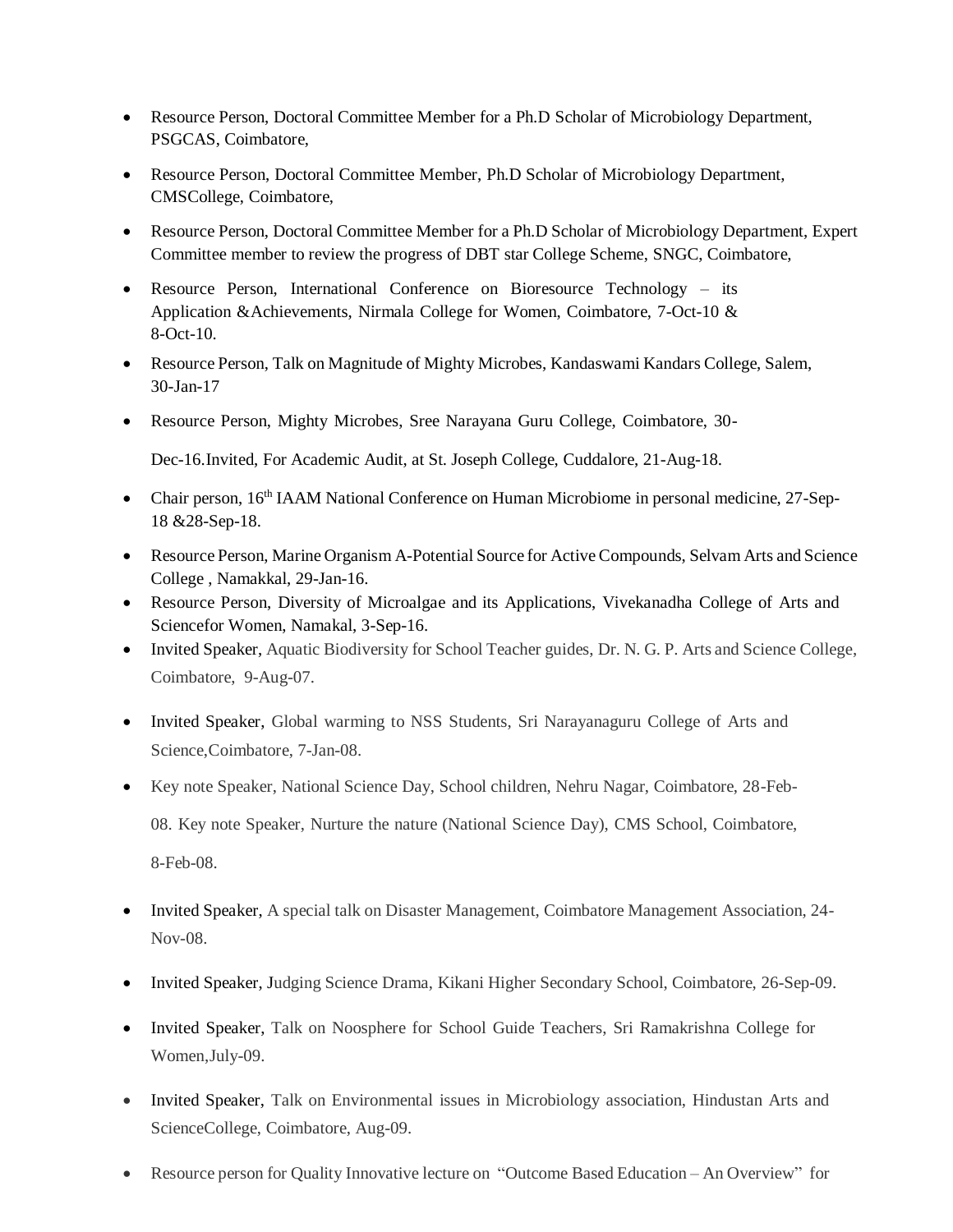mentee colleges - MRK College of Arts and Science, St.Ann's College of Arts and Science, Sri Vinayaga College of Arts and Science under UGC –Paramarsh Scheme on 23.11.2020 and 08.12.2020 respectively organized by St.Joseph College of Arts and Science.

 Resource Person, to talk about " Higher Education in Science and its Significance", DG.Vaishnav College on 04.10.2021.

## **Member in BoS**

- External BoS member in Microbiology, CMS College of Science and Commerce, Coimbatore, 2017-18.External BoS member in Microbiology, RVS College of Arts and Science, Coimbatore, 2014-15.
- BoS Subject Expert, PG Microbiology, Bharathiar University, Coimbatore, 2008- 10. BoS Subject Expert, UG Microbiology, Bharathiar University, Coimbatore, 2011-13. BoS Subject Expert, M.Phil Microbiology, Bharathiar University, Coimbatore, 2014-15.
- Ex: Board of Management Studies, Vivekananda Arts and Science College, Bengaluru, since 2015.
- Vice Chancellor Nominee, Board of Studies Meeting, Vivekanandha College of Arts and Science College, Tiruchengode, 2020- till date.
- BoS Subject Expert, Microbiology, Hindustan College of Arts and Science, Coimbatore from 2021 onwards.

#### **Membership in Professional Bodies**

| <b>Name of the Professional Body</b>         | Nature of membership | <b>Duration</b>  |
|----------------------------------------------|----------------------|------------------|
| Indian Association of Applied Microbiologist | Life member          | <b>Till Date</b> |
| National Academy of Biological Science.      | Life member          | <b>Till Date</b> |

## **Awards / Honors**

| <b>Awards / Honors</b>           | <b>Agency / Institute</b>     | <b>Year of Award</b> |
|----------------------------------|-------------------------------|----------------------|
| <b>IAAM Fellowship Award</b>     | Indian Association of Applied | 2016                 |
|                                  | Microbiologists               |                      |
| <b>Outstanding Teacher Award</b> | Indian Association of Applied | 2019                 |
|                                  | Microbiologists               |                      |
| Sri Nalla Gounder Research &     | Dr.N.G.P. Arts and Science    | 2019                 |
| <b>Innovation Award</b>          | College                       |                      |
| (Best Research Guide)            |                               |                      |